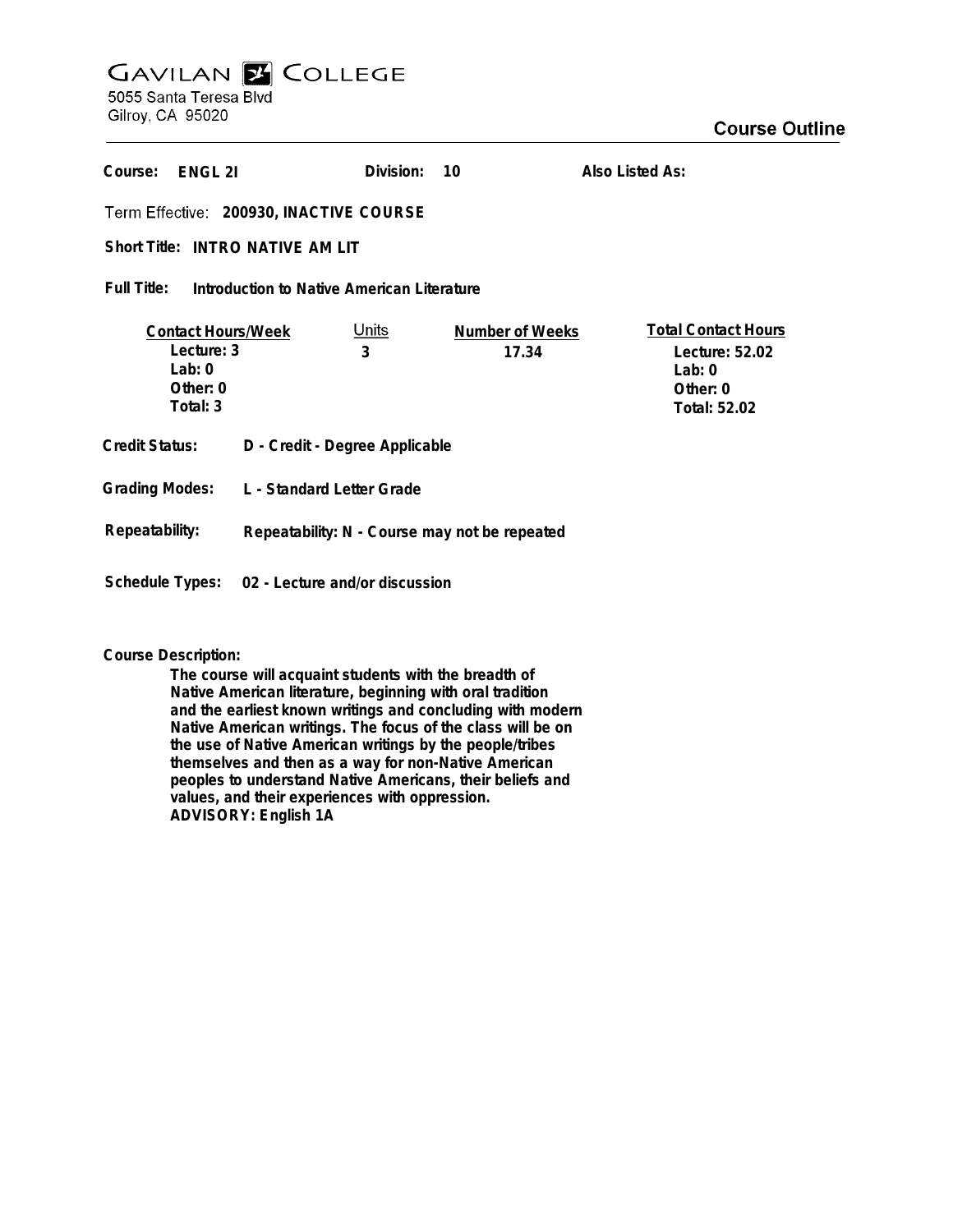**ARTICULATION and CERTIFICATE INFORMATION Associate Degree: GAV C2, effective 199930 GAV F, effective 199930 CSU GE: CSU C2, effective 199930 IGETC: IGETC 3B, effective 199930 CSU TRANSFER: Transferable CSU, effective 199930 UC TRANSFER: Transferable UC, effective 199930**

**PREREQUISITES:**

**COREQUISITES:**

#### **STUDENT LEARNING OUTCOMES:**

**1. Students will be able to comprehend the spiritual and cultural ideas and beliefs that permeate Native American literature. 2. Students will refer to Native American literature to understand the effects of oppression, genocide, and other forms of discrimination.**

**3. Students will constructthe world view of a particular writer or tribe based on her/his/its writings, particularly as these writings illustrate the belief system of this particular culture.**

**4. Students will write comtemplative, insightful essays on the relationship between a people/individual and their culture as illustrated in their writings and compare this relationship to thier relationship with their own culture.**

**5. Students will be aware of the importance of the earth as experienced by Native Americans and the effect of earth/ nature and life on their own lives.**

**6. Students will construct their own world views.**

#### **TOPICS AND SCOPE:**

**Inactive Date: 12/08/2008**

**Students will read early Native American writings and contemporary poetry, short stories, and novels. They will respond to these writings in weekly journals. Out of these, class discussions and research, students will write a 1000 word essay approximately every two weeks. These essays should reflect a particular aspect of the assigned readings, such as theme, plot, characterization, symbolism, spiritual values or any other concept that the instructor chooses. Students will also choose a semester project on some aspect of Native American culture and/or literature and present their research to the class in the form of an essay or their own original writings, theatre piece or artwork combined with literature. (This course content is based on particular works of literature. These may vary at the discretion of the instructor.)**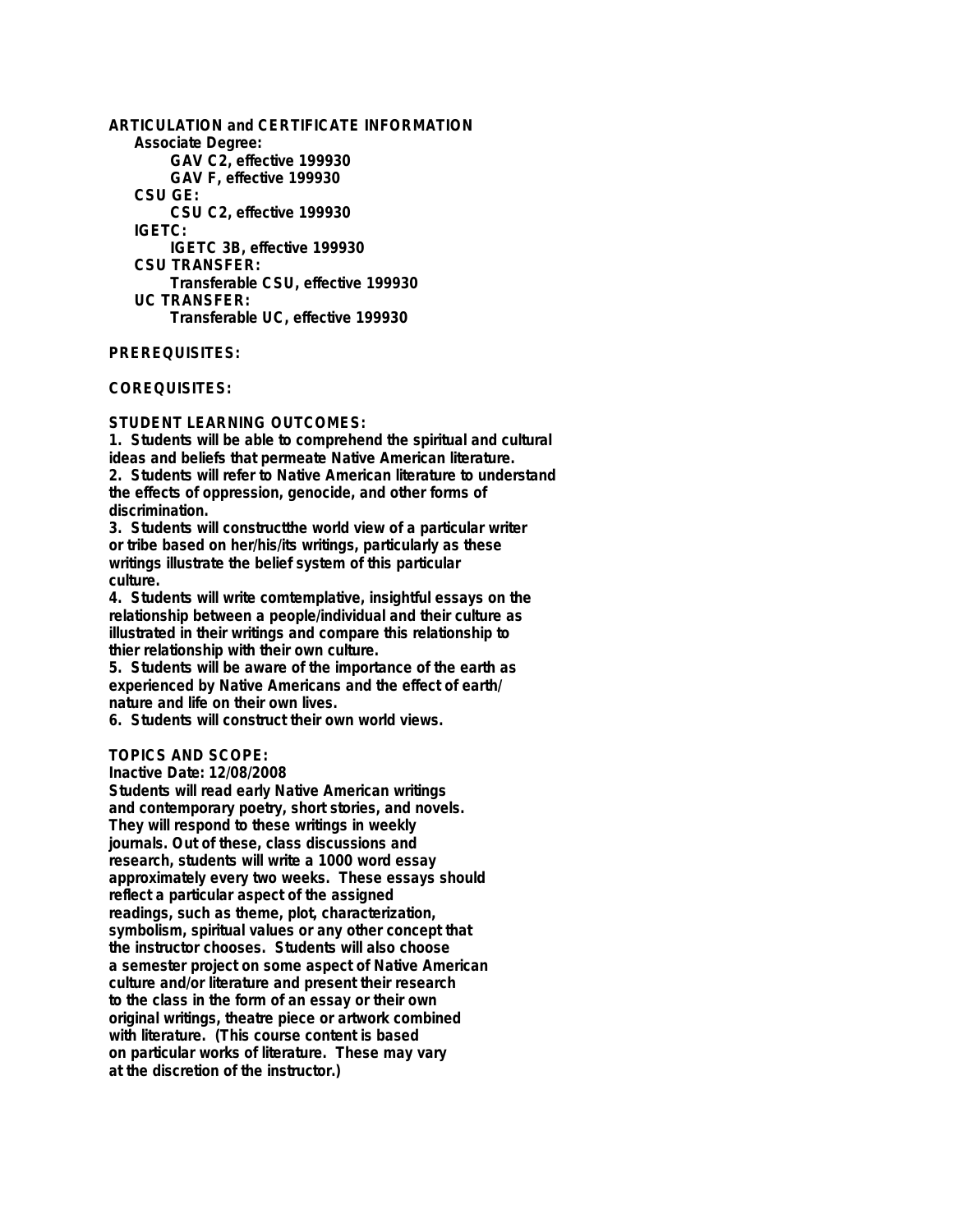**1 3 Introduction to the oral tradition in Native American literature: chants and songs. Students will be able to trace the origins of Native American literature in the ancient chants and songs handed down. They will also learn the themes and spiritual concepts that will continued to appear in Native American literature.**

**2 3 Continuation of the oral tradition: Creation stories and other myths. Students will be able to understand the relationship between language and an understanding of the world and the need to create order through** myth.<br> $\frac{3}{3}$ 

**3 3 Contemporary short stories. Students will understand the relationship between ancient myths and contemporary stories. Essay 1 due.**

**4 3 ^uCopper Woman^s by Anne Cameron. Students will learn how a particular creation myth relates to the environment and culture in which it originates and how**

**it reflects a feminine viewpoint.**

**5-6 6 ^uBlack Elk Speaks^s. Students will learn about one man's experience of becoming a shaman to his people. Essay 2 due.**

**7-9 9 ^uTracks^s by Louise Erdrich. Students will be able to trace the effects of discrimination, illness, the loss of land and a strong will to survive in a Native**

**American family. The focus will also be on the nonlinear style of writing often seen in Native American**

**writing. Essay 3 due.** <sup>^</sup>uCeremony^s by Leslie Silko. Students will under**stand how a writer can weave a complex tapestry of oppression, lost spiritual concepts, love, the ongoing exploitation of Native Americans and ceremony to create a novel. Essay 4 due.**

**16-17 6 Contemporary Native American poetry. Students will learn that contemporary poetry echoes many of the themes of the early myths as well as focuses on current concerns and concepts.**

**18 3 Final Exam: An in class essay.**

# **METHODS OF INSTRUCTION:**

**The instructor may use the following: lecture, discussion, small groups, group presentation, movies, use of photographs, use of the Internet and library sources.**

**METHODS OF EVALUATION:**

**The types of writing assignments required: Other: Reports/Presentations**

## **REPRESENTATIVE TEXTBOOKS:**

**^uNative American Literature: An Anthology^s, Lawena Trout, Editor. NtC-Century Publishers Group, Inc. 1999 or comparable college-level text.**

**Native American Novels, Short Stories and Poetry by Silko, Erdrich, Momaday, Lopez and other writers often anthologized.**

**SUPPLEMENTAL DATA: Basic Skills: N**